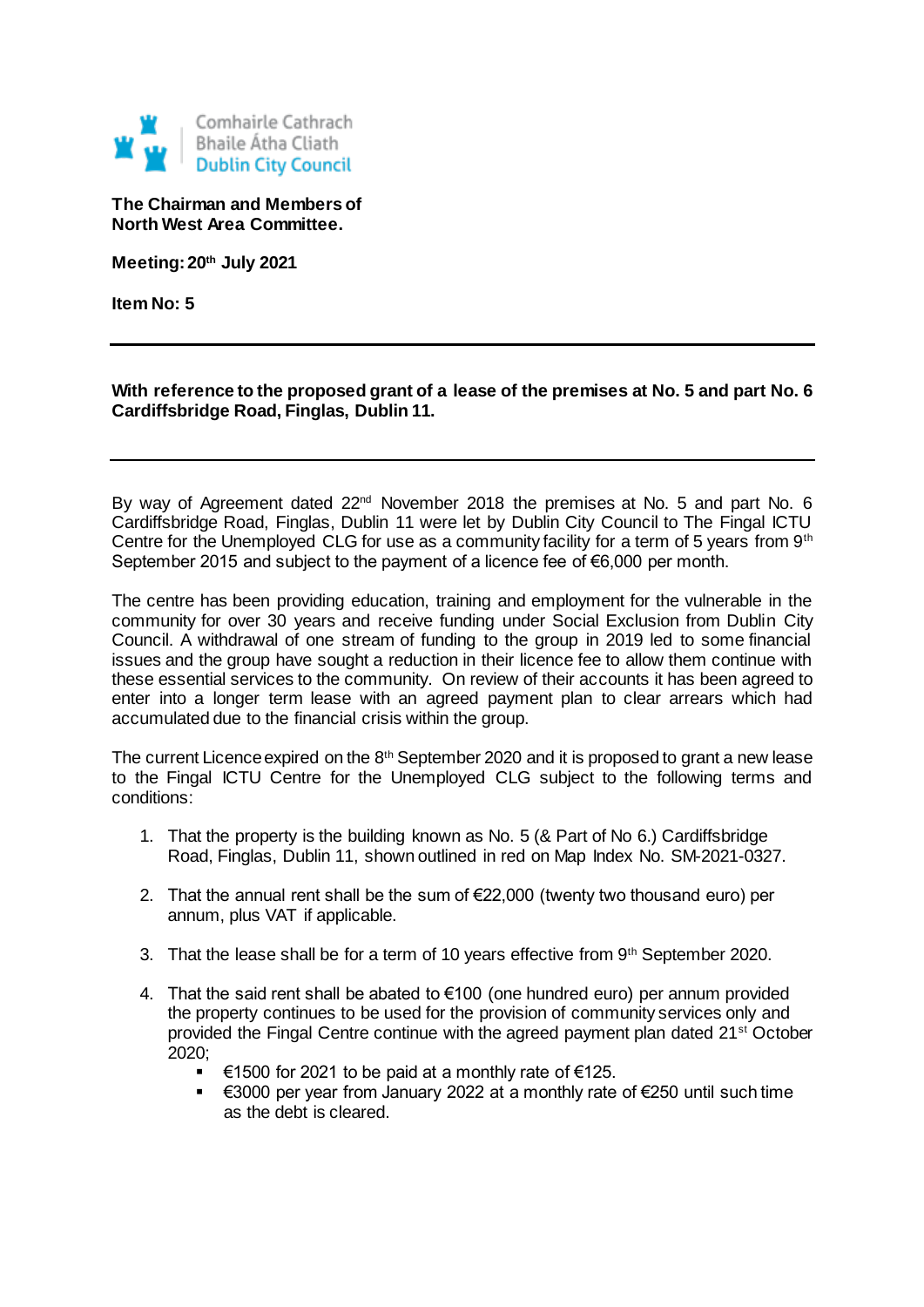- 5. That the demised property shall be used for the provision of community services only. Any change of use of the demised premises shall not be carried out without the written consent of the Council.
- 6. That the lessee shall be prohibited from erecting any mast, hoarding or signage on the property without prior written consent of the Council.
- 7. The lessee shall be responsible for fully insuring the property and shall indemnify Dublin City Council against any or all claims arising from its use of the property. Public Liability Insurance in the amount of €6.5 million and Employer's Liability Insurance in the amount of €13 million shall be required.
- 8. That the lessee shall be responsible for all outgoings including rates, charges, fees and refuse charges that may become payable on the subject property during the term of the lease.
- 9. That the lessee shall not assign, grant any sub interests, sub-divide, alienate or part with the possession of the subject property during the term of the lease.
- 10. That the Lessee shall be responsible for keeping the entire property in good and substantial repair and shall carry out all necessary maintenance/repairs to the Council's written satisfaction.
- 11. That the lessee must sign a deed of renunciation prior to the signing of contracts.
- 12. That at expiration or sooner determination of the lease, the lessee shall return the property to the Council in a clean and tidy state.
- 13. That this proposal shall be subject to any other such terms and conditions as deemed appropriate by Dublin City Council's Law Agent.
- 14. That each party shall be responsible for their own legal costs in this matter.
- 15. That the above agreement is subject to the necessary consents and approval being granted.

**P.Clegg Executive Manager**